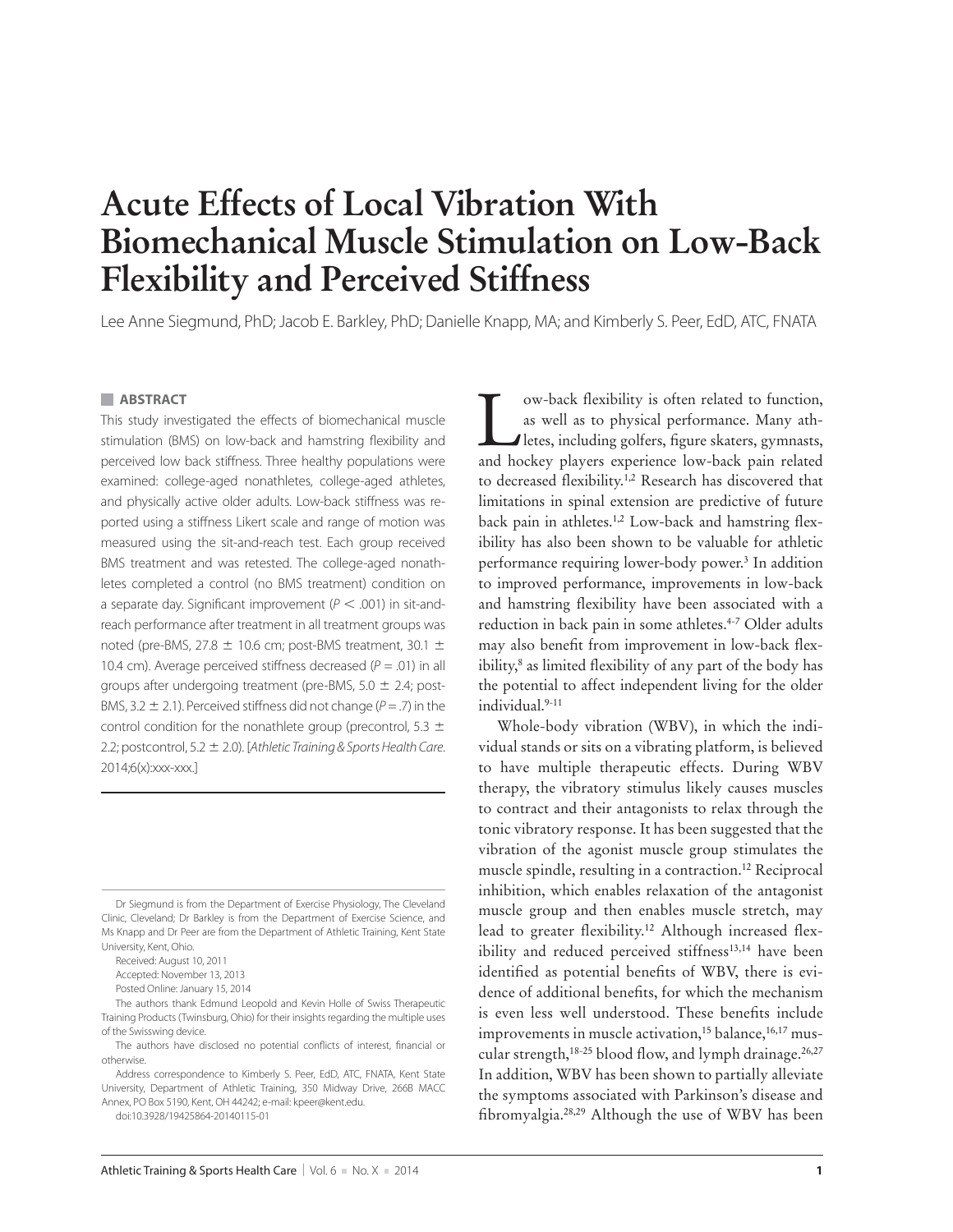| <b>TABLE 1</b><br><b>Study Participant Characteristics</b> |                 |                 |                 |                |                 |                 |  |  |
|------------------------------------------------------------|-----------------|-----------------|-----------------|----------------|-----------------|-----------------|--|--|
|                                                            |                 |                 |                 |                |                 |                 |  |  |
| <b>VARIABLE</b>                                            | <b>MALE</b>     | <b>FEMALE</b>   | <b>MALE</b>     | <b>FEMALE</b>  | <b>MALE</b>     | <b>FEMALE</b>   |  |  |
| Sex(n)                                                     | 6               | 13              | 3               |                | 9               | 6               |  |  |
| Age (mean $\pm$ SD) (y)                                    | $778 + 70$      | $23.1 \pm 1.4$  | $197 + 05$      | $194 + 11$     | $768 + 70$      | $733 + 102$     |  |  |
| Height (mean $\pm$ SD) (cm)                                | $174.0 \pm 5.6$ | $169.9 \pm 5.5$ | $1700 + 114$    | $1604 + 21$    | $172.6 \pm 7.6$ | $161.8 \pm 5.9$ |  |  |
| Weight (mean $\pm$ SD) (kg)                                | $74.0 \pm 15.3$ | $66.7 \pm 8.8$  | $77.0 \pm 30.0$ | $52.4 \pm 3.3$ | $799 + 74$      | $66.0 \pm 4.2$  |  |  |

shown to have multiple therapeutic uses, it has also been associated with side effects such as nausea, headache, vertigo, spinal instability, and disorientation.<sup>30,31</sup>

Although WBV is widely researched, regionally applied segmental vibration—or biomechanical stimulation (BMS)—devices may provide similar therapeutic benefits without the limitations. In some cases of low-back stiffness, treatment with WBV may not be feasible due to the pain or weakness associated with certain body positions. Fundamentally, lack of flexibility in the lower back can affect spinal mechanics in many patient populations, directly leading to low-back pain.32-34 Because a segmental BMS device does not require an individual to stand and balance on a platform, this approach may be beneficial for populations with muscle weakness, movement disorders, or orthopedic limitations,<sup>35</sup> as it can be applied directly to the affected area, thereby limiting the overall vibratory response to the entire body. Several studies have examined different types of segmental vibration techniques to improve flexibility or function. Biomechanical muscle stimulation has been successfully used to increase shoulder range of motion for baseball pitchers, increase ankle range of motion, reduce foot drop in elderly stroke patients, improve hamstring flexibility, and enhance gymnasts' ability to perform splits.<sup>35-39</sup>

The purpose of the current study was to examine the effects of segmental BMS on low-back and hamstring flexibility and perceived stiffness across groups of healthy participants: in-season, college-aged (18 to 21 years) athletes; physically active, college-aged (20 to 24 years) nonathletes; and physically active older adults (aged  $\geq 61$  years). Low-back and hamstring flexibility and perceived stiffness were also assessed in the college-aged nonathletes during a control condition (no BMS therapy) on a separate day. The authors hypothesized that segmental vibration treatment with

BMS would increase low-back and hamstring flexibility and reduce perceived stiffness in all 3 groups of participants and that there would be no change in flexibility and stiffness for college-aged nonathletes during the control condition.

# **METHOD**

# **Participants**

Three groups of participants were included in this study: college-aged athletes ( $n = 10$ ); physically active, college-aged nonathletes ( $n = 19$ ); and physically active older adults ( $n = 15$ ). **Table 1** presents the study participants' characteristics. All participants ( $N = 44$ ; 26 women, 18 men) were recruited via direct contact with research staff through flyers and presentations to the targeted groups seeking individuals with selfreported low-back stiffness. Stiffness was described to participants as a noticeable tightness (not pain) in the lower back while performing activities of daily living. No minimal level of self-reported threshold for lowback stiffness was included. Apart from self-reported low-back stiffness, none of the participants had recent back injury (diagnosis of recent injury or treatment for low-back injury within the past year) or any activitylimiting back pain. College-aged athletes were required to be enrolled at a National Collegiate Athletic Association (NCAA) Division 1 university as an intercollegiate athlete. College-aged nonathletes were required to be physically active at least 3 times per week, and the older adults were required to be aged  $\geq 61$  years and registered as participants in an organized older adult exercise program sponsored by an NCAA Division 1 university. These participants had no low-back pathology, no documented disability, and were not receiving medical intervention for an existing low-back condition at the time of the study. Prior to enrolling, each participant was advised of the procedures associated with the study,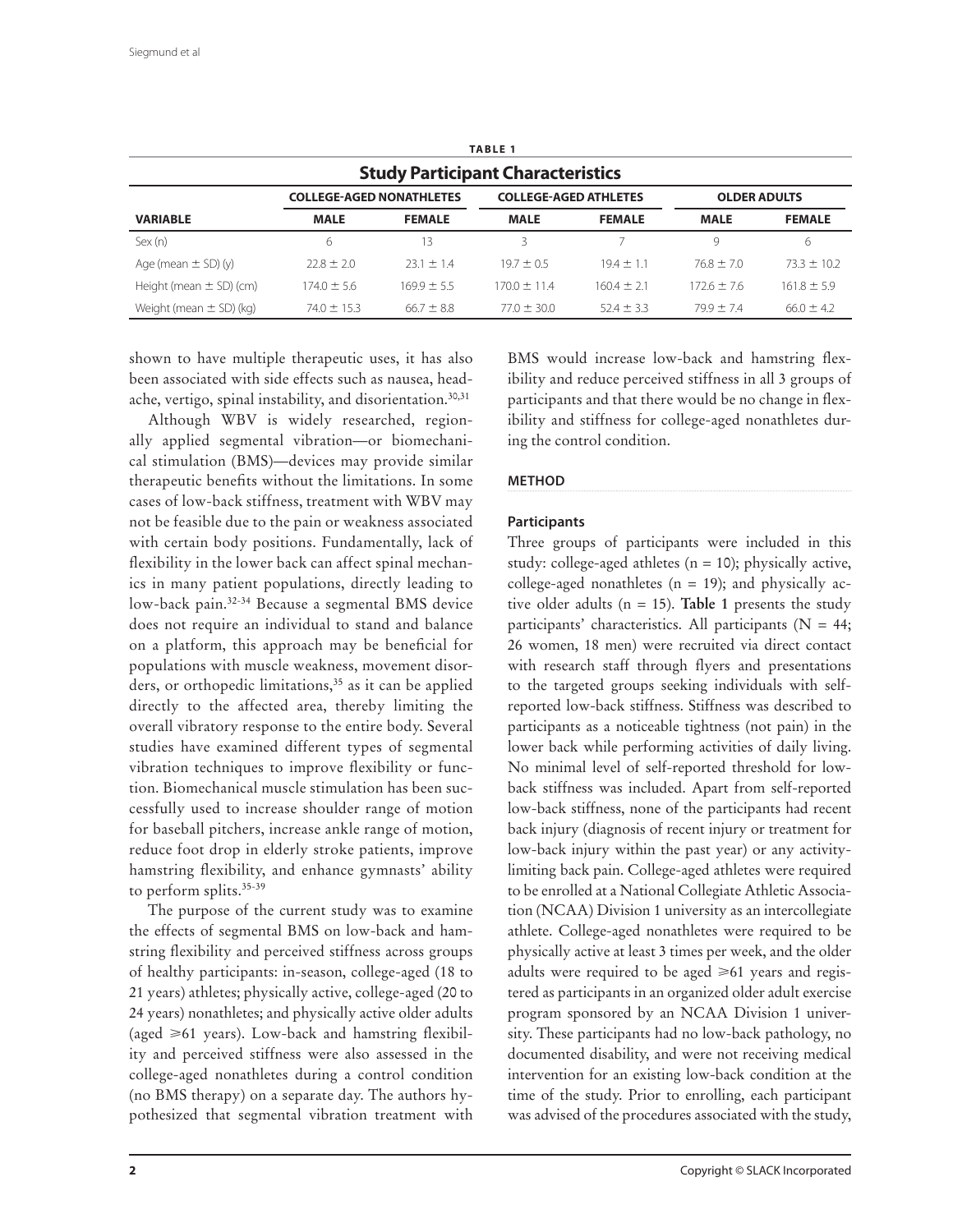and each read and signed the informed consent forms. Participants were excluded from the study if they experienced any condition indicated as a contraindication to BMS therapy, including joint prostheses and implants located in the hip or spinal region, pregnancy, cardiac pacemakers, diabetic neuropathy, current back injury, and cardiovascular and circulatory diseases. Current back injury for this study was defined as a condition of the spine under which current or ongoing medical treatment is provided by a licensed health care provider. The study was approved by the university institutional review board.

## **Design**

The current study utilized a 3-group (college-aged athletes, college-aged nonathletes, and older adults) by 2-time point (pre- and post-BMS treatment) mixedmethod design, with time point as a within-participants variable. All participants were assessed for flexibility and perceived stiffness immediately before (pre-) and after (post-) BMS treatment. In addition to undergoing BMS treatment, the college-aged nonathletes completed a control condition on a separate day, during which their flexibility and perceived stiffness were assessed before (pre-) and after (post-) 10 minutes of seated rest. The order of the BMS treatment and control conditions was randomized, using a simple randomization technique of letters A (control) or B (BMS treatment), across the college-aged nonathletes.

### **Procedures**

After providing informed consent, the participants completed an intake form, consisting of demographic and contact information. Participants completed an additional section that screened for exclusion criteria. While standing, and prior to completing any activity, including sit-and-reach measurements, each participant was asked to indicate his or her perceived stiffness with the Stiffness Scale, which consists of numeric and verbal descriptors that range from 0 = *not stiff at all* to 10 = *the most stiffness*. 40-42 Baseline sit-and-reach measurements, using the Figure Finder Flex-Tester (Novel Products Inc, Rockton, Illinois), were taken (in centimeters), using the device's Scale 4 protocol. One trained research assistant (D.K.) performed all participants' measurements. The specific measurements for low-back and hamstring flexibility were performed as follows: Each participant sat on the floor with his or her legs fully extended and the plantar surface of the feet resting on the vertical surface of the sit-and-reach device. The participants were instructed to reach forward with extended arms to contact the measuring tool on the top of the sit-and-reach device, thereby moving it to its furthest mark as they flexed their spine. Measurements were taken 3 consecutive times for each participant and were recorded in centimeters. The average value of these 3 trials was recorded.

The treatment protocol consisted of the following BMS positions on the Swisswing segmental BMS device (Swiss Therapeutic Training Products, Twinsburg, Ohio) for two minutes each at 20 Hz: The low-back BMS positions were standing gluteals (in which the participant leans with the buttocks pressing on the padded surface of the BMS drum), standing hamstrings (in which participants leaned against the machine with the belly of the hamstrings resting on the drum), standing and seated lower back (in which participants leaned against the drum of the BMS with the left and right lower back musculature [erector spinae group, collectively] resting against the drum). This procedure was then repeated with the participant seated on a stool that was positioned to the appropriate height to contact the desired musculature. One minute of rest was provided between each BMS position, for a total BMS treatment time of 11 minutes per participant. Immediately following treatment, the participant completed the final posttest Perceived Stiffness Scale and the post sit-and-reach test exactly as he or she had done prior to treatment. The same procedures were followed for the control group (college-aged nonathletes) during the control condition. However, during the control condition, the college-aged nonathletes did not undergo BMS but rather rested in a seated position for 10 minutes between the pretest and posttest. This control condition for the college-aged nonathletes occurred on a day separate from the treatment condition, and the order of the BMS treatment and control condition was randomized using a simple randomization technique.

#### **Instruments**

*Stiffness Likert Scale.* The Stiffness Scale used in this study was a modified 10-point Numeric Pain Scale, <sup>40-42</sup> which was adjusted to indicate stiffness ranging from 0 = *not stiff at all* to 10 = *the most stiffness*.

*Biomechanical Muscle Stimulation.* The experimental instrument used in this study was the Swiss-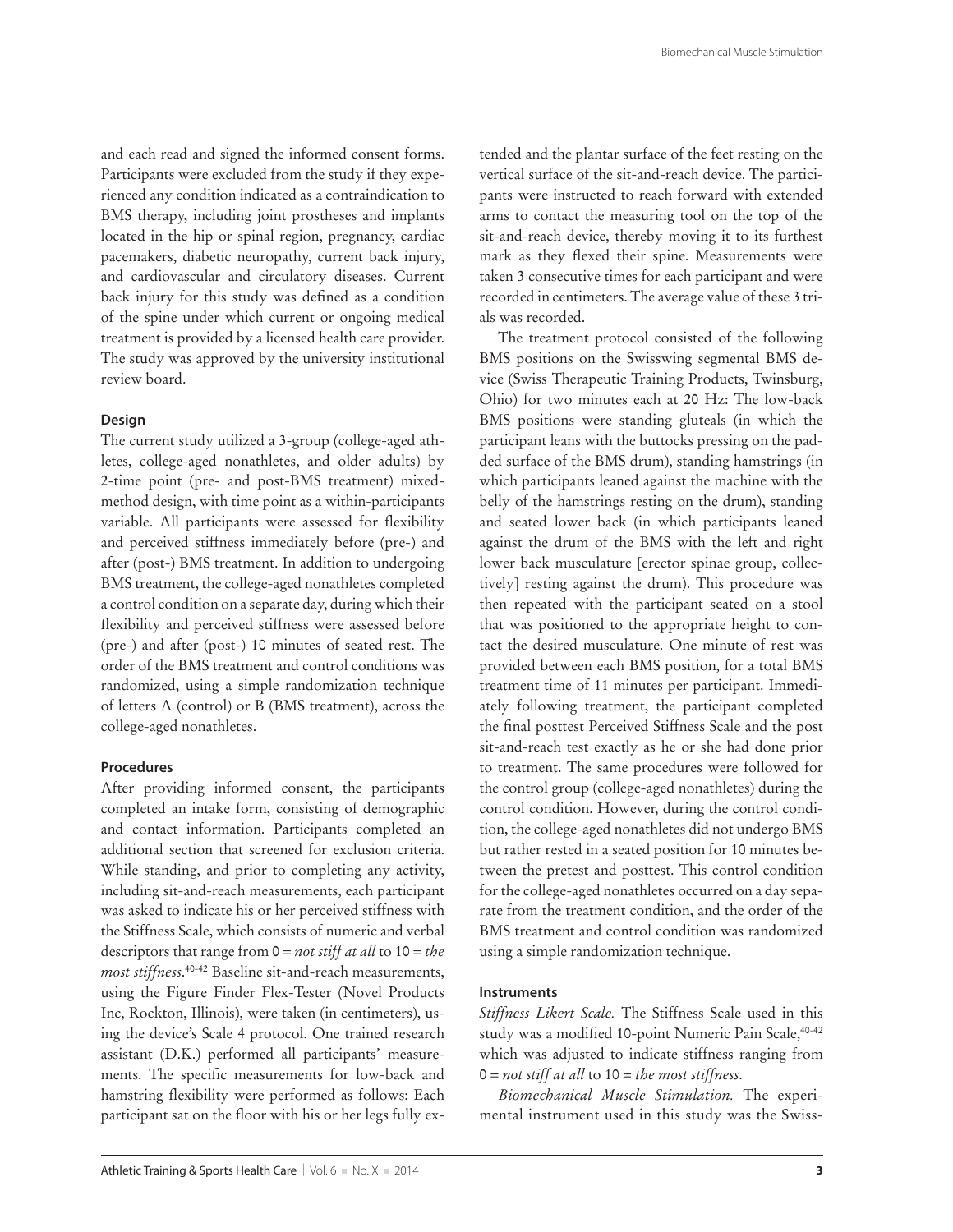

Figure 1. Biomechanical muscle stimulation treatment positions of the BMR 2000 [Swiss Therapeutic Training Products, Twinsburg, Ohio] are (A) standing treatment to buttocks, (B) standing treatment to hamstrings, (C) seated treatment to lower back, and (D) standing treatment to lower back. (Technical specifications can be accessed at http://www.swissttp.com).

wing, a US Food and Drug Administration-approved BMS device. This device consists of a padded drum that rotates at predetermined frequency (20 Hz for the current study) to provide BMS (via vibration) to the body tissue (**Figure 1**).

#### **DATA ANALYSIS**

All data were analyzed using SPSS version 17.0 (IBM Corp, Armonk, New York) with an a priori  $\alpha$  level of  $\leq$ .05. A 3-group (college-aged nonathletes, collegeaged athletes, older adults)  $\times$  2-time point (pre- and posttreatment) analysis of variance (ANOVA) with repeated measures on time point was utilized to examine differences in sit-and-reach performance. An additional 2-condition (BMS, control)  $\times$  2-time point ANOVA with repeated measures on condition and time point was utilized to examine differences in sit-and-reach performance in the college-aged nonathletes. Post hoc analyses of any significant interactions were explored using *t* tests with the Benjamini and Hochberg False Discovery Rate correction.<sup>43</sup> Wilcoxon signed rank tests were used to assess differences in perceived stiffness from pre- to post-BMS treatment for all groups and from pre- to postcontrol treatment in the collegeaged nonathletes. The Benjamini and Hochberg False Discovery Rate correction was also applied to the *P* values from the multiple perceived stiffness comparisons.

#### **RESULTS**

Participant characteristics are shown in **Table 1**.

A significant ( $P < .001$ ) main effect of time point (pre-, posttreatment) for differences in sit-and-reach performance was noted. Participants' post-BMS sitand-reach performance (30.1  $\pm$  10.4 cm) was significantly better than pre-BMS (27.8  $\pm$  10.6 cm; Figure 2, Table 2). A significant main effect of group was also noted ( $P$  < .001). Post hoc analysis revealed a significant  $(P = .01)$  stepwise increase in sit-and-reach performance from the older adults (21.7  $\pm$  7.1 cm) to the college aged-nonathletes (29.3  $\pm$  9.4 cm) to the college-aged athletes (39.2  $\pm$  9.1 cm). No significant interaction effect was noted for pre- and posttreatment  $\times$  sex (*P* = .3) or pre- and posttreatment  $\times$  sex  $\times$  group  $(P=.3)$ .

A significant  $(P < .001)$  condition (BMS, control) by time point (pre- and post-BMS) interaction for differences in sit-and-reach performance in the college-aged nonathletes who completed both the BMS and the control protocols was noted (**Figure 2**). The change in sit-and-reach performance from pre- to post-BMS treatment ( $\Delta$  2.9  $\pm$  2.3 cm) was significantly greater than pre- to postcontrol ( $\Delta$  0.3  $\pm$  0.6 cm).

**Figure 3** illustrates the results of perceived lowback stiffness pre-and post-BMS treatment for the 3 study groups and pre-and postcontrol treatment in the college-aged nonathletes. College-aged nonathletes perceived themselves as significantly  $(P < .001)$ less stiff after BMS treatment, as did the college-aged athletes ( $P = .05$ ) and older adults ( $P < .001$ ). No change in perceived stiffness in the control condition (*P* = .7) was noted.

After receiving BMS, the college-aged athletes exhibited a 4.3% sit-and-reach performance improvement, the older adults improved by 8.2%, and the college-aged nonathletes' flexibility improved by 10.2%. During the control condition, sit-and-reach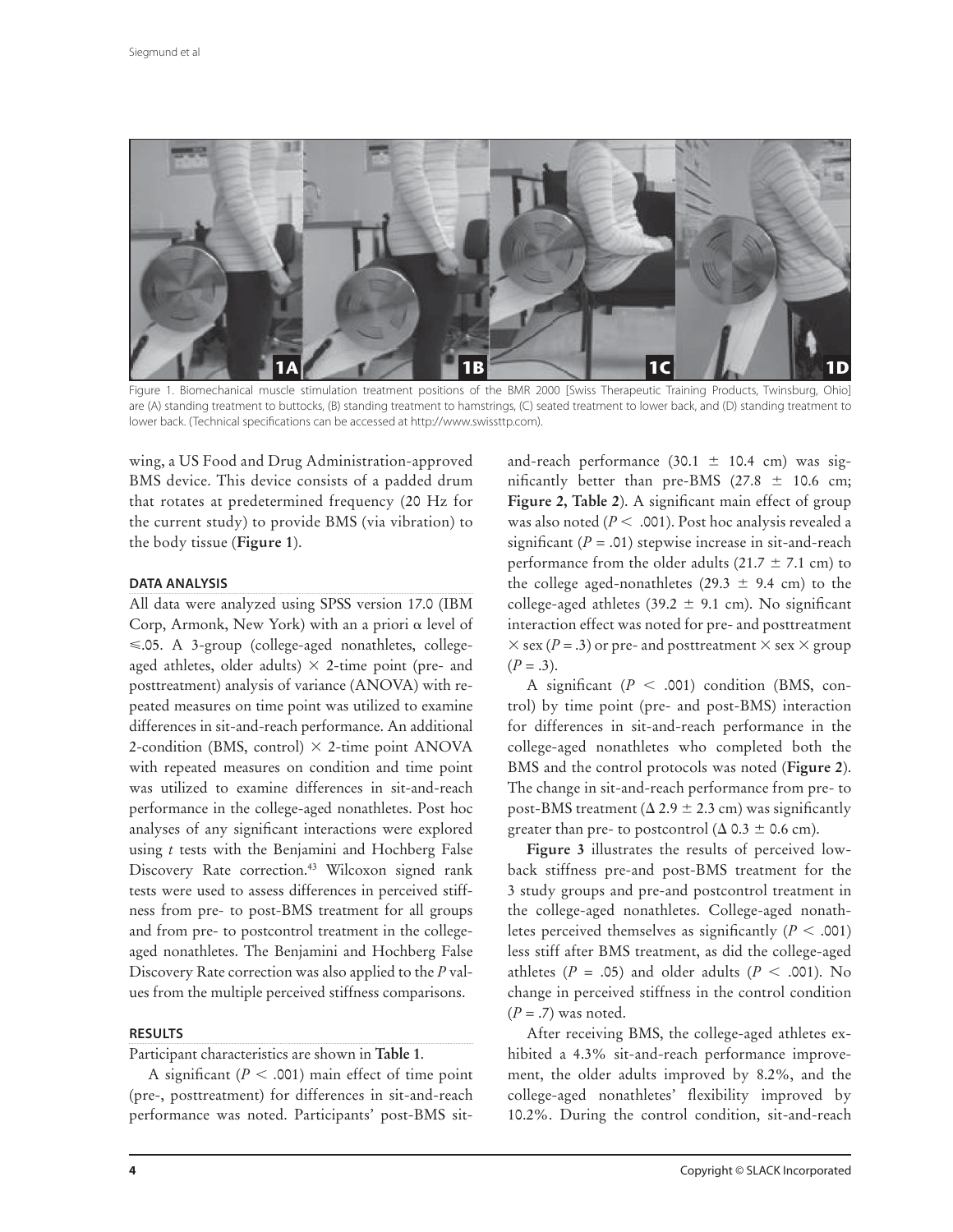

Figure 2. Sit-and-reach performance (cm) results for nonathletes preand postbiomechanical muscle stimulation (BMS) treatment and preand postcontrol (no treatment). \* Paired samples t tests demonstrated that college-aged nonathletes exhibited greater improvement in sitand-reach performance after receiving BMS treatment than after a control condition ( $P < .001$ ). Error bars indicate standard error.

performance of the college-aged nonathletes' improved by only 1%. Perceived stiffness Likert scores for college-aged athletes improved by 1.8 units from pre- to post-BMS. The older adults' and college-aged nonathletes' stiffness improved by 1.7 and 2.0 units on the Likert scale, respectively. During the control condition, college-aged nonathletes' perceived stiffness improved by only 0.05 units on the Likert scale.

#### **DISCUSSION**

In the current study of segmental BMS, all participant groups (older adults, college-aged athletes, and collegeaged nonathletes) exhibited significant improvement in low-back and hamstring flexibility and perceived back stiffness. No significant improvements in flexibility or perceived stiffness were noted in the college-aged nonathletes during a control condition.

Although it is possible for sit-and-reach performance to improve as a result of learning (ie, multiple tests may improve performance), this measure for the control condition increased by only 0.3 cm (1%), which was not a statistically significant improvement. In addition, only the highest score of 3 sit-and-reach assessments were used for the pretest and posttest in both the BMS treatment and control conditions. This was done to allow for the likelihood that performance could improve with subsequent assessments. Improvement in flexibility may occur as a result of either learning or reciprocal inhibition<sup>35,37</sup>; however, the current results indicate that there were no significant improvements in flexibility in the absence of BMS treatment.

| v.<br>۰. |  |
|----------|--|

# **Sit-and-Reach Performance Pre- and Postbiomechanical Muscle Stimulation Treatment in All Groups**

|                             | FLEXIBILITY <sup>a</sup> (MEAN $\pm$ SE) (CM) |                      |  |  |
|-----------------------------|-----------------------------------------------|----------------------|--|--|
| <b>GROUP</b>                | <b>PRETREATMENT</b>                           | <b>POSTTREATMENT</b> |  |  |
| College-aged<br>nonathletes | $77.8 + 1.5$                                  | $30.7 + 1.7$         |  |  |
| College-aged athletes       | $384 + 3.1$                                   | $40.0 + 2.7$         |  |  |
| Older adults                | $70.9 + 2.5$                                  | $22.6 + 2.4$         |  |  |

Abbreviation: SE, standard error.

<sup>a</sup> Flexibility significantly increased from pre- to posttreatment ( $P < .001$ ).

In addition, stiffness scores were nearly identical preand postcontrol condition. This would suggest that the improvement in flexibility and perceived stiffness noted during the BMS treatment conditions were due to the BMS treatment and not the result of learning.

The results support previous studies that examined therapeutic interventions (eg, WBV, massage) that were similar to those used in the current study. In one such study, flexibility significantly improved in female field hockey players who received an acute treatment of WBV, whereas flexibility in the control group did not improve.44 Similar to the current study, that study44 utilized similar methods (sit-and-reach box) to assess changes in low-back and hamstring flexibility. Massage has also been shown to improve hamstring flexibility. Dynamic massage, including 20 seconds of manually shaking the muscle tissue, was shown to improve the degree of hip flexion angle in the intervention group, relative to controls.<sup>45</sup> That massage study<sup>45</sup> examined young men (aged 24.5  $\pm$  5.3 years); however, the article does not indicate whether the participants had any special characteristics, such as a history of athletic participation.

Previous studies of older adults have shown that WBV is often successful at improving strength and mobility21,23,28,46; however, little has been done to evaluate the effectiveness of vibration on flexibility in this population. To our knowledge, the current study is the first to examine the effects of segmental BMS on flexibility in the older adult. Despite having poorer flexibility, the older adults in the current study rated themselves as less stiff than the college age-athletes and nonathletes before the intervention. One possible explanation for this may be that younger adults expect themselves to be less stiff than they ac-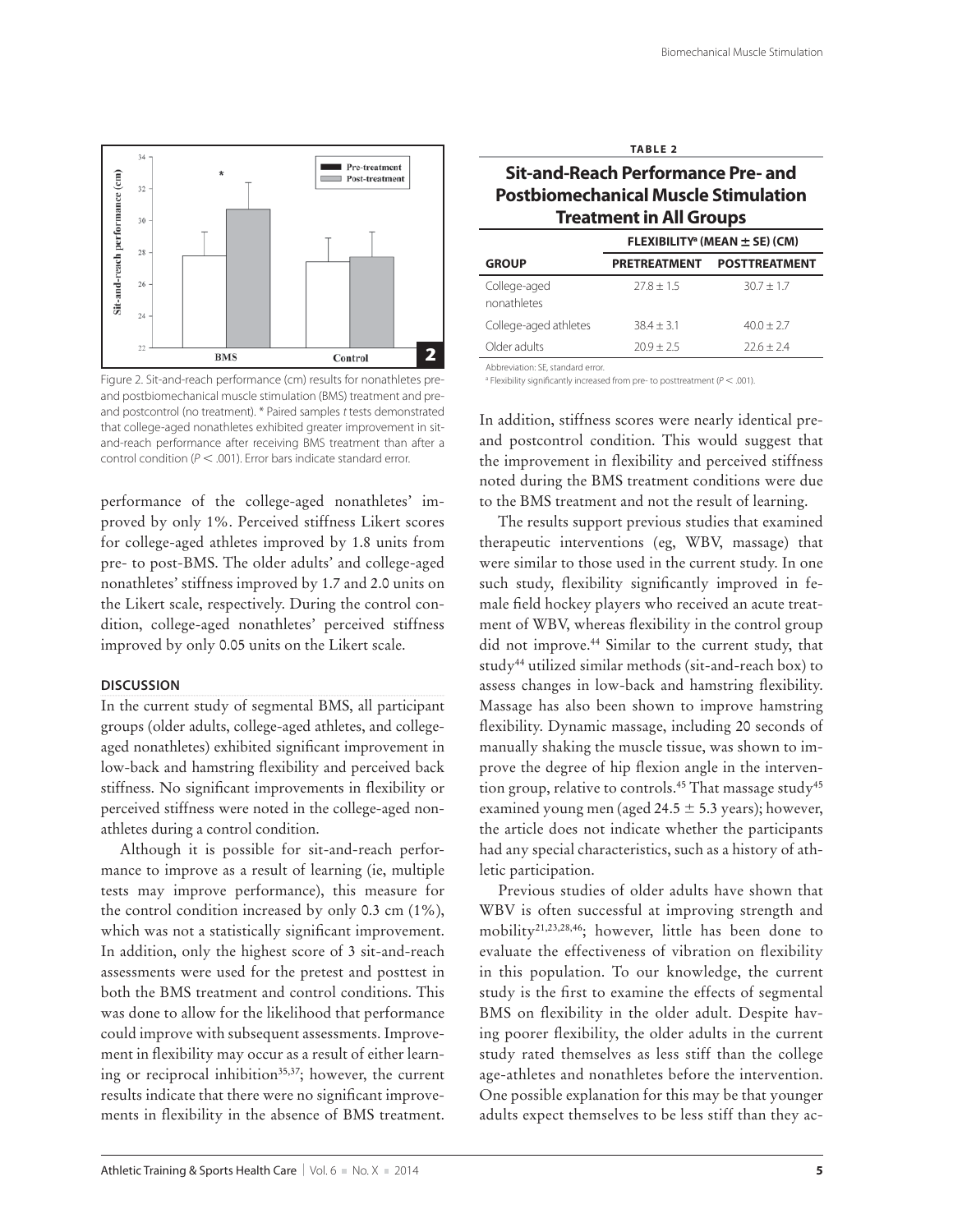

Figure 3. Perceived low-back stiffness pre- and postbiomechanical muscle stimulation (BMS) treatment for older adults, college-aged athletes, college-aged nonathletes, and the nonathlete control group (no treatment). \* Wilcoxon signed rank tests demonstrated that each group of participants perceived themselves as less stiff ( $P \leq .01$ ) after undergoing BMS treatment. No change in perceived stiffness in the control condition was noted ( $P = .7$ ). Error bars indicate standard error.

tually are. It is also possible that years of life experience could result in older adults being less likely to complain about stiffness. The older adults, despite rating themselves as less stiff than the other groups pretreatment, reported a 41% decrease in perceived stiffness after treatment, which is more than any of the other groups. This indicated that BMS had the greatest effect on subjective measures of stiffness in the older adults. Nevertheless, all of the intervention groups rated themselves as less stiff after BMS treatment.

A comparison of other therapeutic intervention methods used to improve flexibility suggests that segmental BMS is at least as effective as, and in some cases is more effective than, other modalities. The use of proprioceptive neuromuscular facilitation has improved hamstring flexibility in young adults<sup>47,48</sup> relative to static stretching. At the same time, static stretching has been demonstrated to be significantly more effective than active range of motion.49 In terms of improvement, older adults showed an 8% improvement with 1 treatment in the current study. In a 2006 resistance training study,<sup>8</sup> the older adult population improved dramatically as well, and an improvement of 3% to 28% in flexibility, depending on exercise intensity, over a 24-week period was shown.

The effect of segmental vibration has elicited various increases in flexibility, or range of motion, measures. One study examined various vibration loads in conjunction with stretching, using 44 Hz, resulting in a 2.1% increase in dynamic range of motion in young adult athletes.37 The current study showed a 1% increase in college-aged athletes, utilizing 20 Hz, with no stretching. WBV has demonstrated an 8.2% improvement in sit-and-reach performance using 26 Hz and a single treatment.<sup>44</sup> Static stretching has revealed significant improvement in flexibility as well. An improvement of 32% from pretest to posttest has been shown; however, this was the result of a 6-week course of a stretching intervention.<sup>50</sup> The current research is unique in that it demonstrated as much as a 10% improvement in sit-and-reach scores, using low frequency and a single treatment.

The physiological mechanisms behind the increased flexibility and reduced stiffness with BMS treatment noted in the current study and previous studies<sup>51,52</sup> utilizing different methodology are not completely understood but are likely due to neuromuscular, circulatory, and thermoregulatory mechanisms.<sup>33</sup> In the current study, it is not clear whether regional vibration improved flexibility or simply decreased discomfort (ie, reduced stiffness) from the extreme stretch, allowing participants more flexibility. It is likely that reciprocal inhibition is responsible for the improvement in sit-and-reach measurements. Vibration may affect the stretch–reflex loop through Ia inhibitory interneurons, causing relaxation of the antagonist muscle group.<sup>53</sup> Second, vibration may cause an increase in muscle temperature.35,54 This, in turn, reduces muscle stiffness and allows for greater stretch in the muscle. The tonic vibratory response is likely to have played a role in these changes, but it was not measured in the current study.

The current data demonstrate a treatment effect for young adult athletes and nonathletes, as well as for older adults; however, only the college-aged nonathletes completed the control condition. Future studies should include control conditions for both athletes and older adults. The current research was limited in that only healthy individuals were included in the study, and only low-back and hamstring flexibility were examined.

Other limitations existed in the current study. Participants self-reported low-back stiffness and were not experiencing any low-back disability at the time of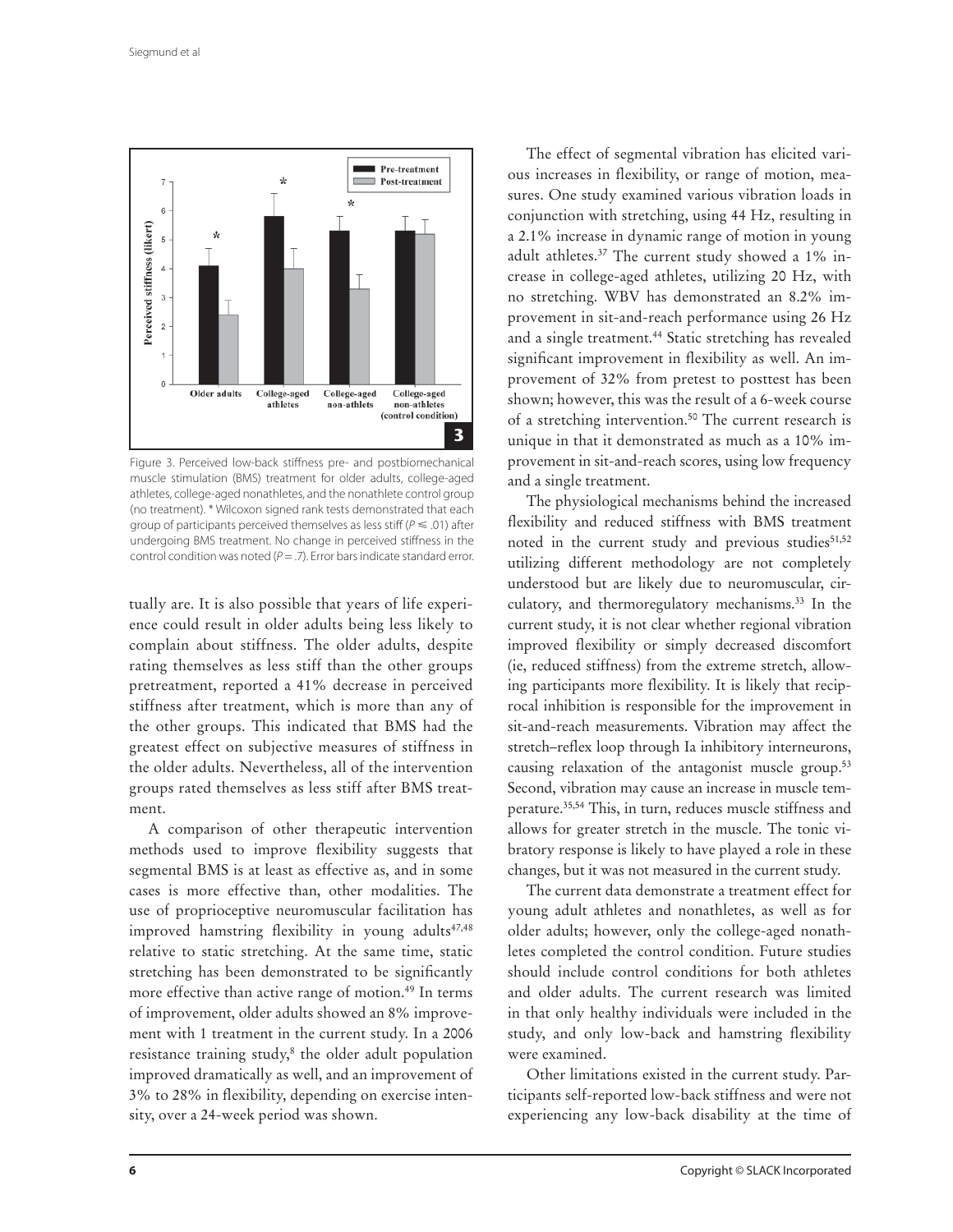the study. The participants across all groups declared themselves as healthy and absent from injury. Another limitation in the study was that the control condition was managed within 1 of the existing groups. Finally, despite a breadth of literature on WBV therapy, there is little scientific data to support the exact physiological mechanisms for the increase in flexibility and the decrease in reported stiffness using BMS therapy. More research is needed in this area.

Future studies should examine the effects of BMS on injured individuals or on different areas of the body. In addition, this study assessed only acute effects of BMS. Subsequent studies should seek to determine whether any lasting changes may result from segmental BMS. It is unclear how long treatment effects last after 1 treatment or after repeated treatments. More research is also needed to determine the appropriate frequency of treatment, time of exposure to the vibration, and concomitant therapies. Finally, a comparison of WBV to segmental BMS could offer insight into the most effective vibration therapy delivery system for a variety of populations, including the elderly.

Low-back stiffness and lack of flexibility can be important predictors of back pain.53,55 Conversely, hamstring, hip, and low-back flexibility have been shown to be negatively correlated with low-back problems.<sup>56</sup> Improvement in flexibility in the general population has traditionally been attempted through stretching techniques. Although stretching can be valuable to some, research into other techniques to improve flexibility and reduce perceived stiffness is warranted. In the current study, BMS increased flexibility and decreased stiffness, and these improvements occurred with only a single treatment (in comparison with other interventions that required multiple weeks of treatment). Biomechanical muscle stimulation interventions are time efficient and appear to be effective in these particular participant groups. Therefore, although more research is needed, the current results indicate that BMS has potential as a treatment for improving low-back flexibility.

#### **CONCLUSION**

The current study demonstrated a significant improvement in low-back and hamstring flexibility, as well as perceived stiffness, after a brief segmental BMS treatment in 3 different groups of healthy, uninjured adults.

In addition, a control treatment did not alter flexibility or perceived stiffness in the college-aged nonathlete group.

#### **IMPLICATIONS FOR CLINICAL PRACTICE**

Segmental BMS is not widely used as a therapeutic modality. However, the noninvasive, relatively simple method of utilization and the evolving body of literature reflecting positive outcomes may encourage allied health care providers to investigate this modality as a viable treatment option for increasing hamstring and lowback flexibility and for decreasing perceived stiffness in younger and older populations when therapeutically indicated.■

#### **REFERENCES**

- 1. Tsai Y-S, Sell TC, Smoliga JM, Myers JB, Learman KE, Lephart SM. A comparison of physical characteristics and swing mechanics between golfers with and without a history of low back pain. J Orthop Sports Phys Ther. 2010;40(7):430-438.
- 2. Kujala UM, Taimela S, Oksanen A, Salminen JJ. Lumbar mobility and low back pain during adolescence. A longitudinal threeyear follow-up study in athletes and controls. Am J Sports Med. 1997;25(3):363-368.
- 3. Perrier ET, Pavol MJ, Hoffman MA. The acute effects of a warmup including static or dynamic stretching on countermovement jump height, reaction time, and flexibility. J Strength Cond Res. 2011;25(7):1925-1931.
- 4. Alricsson B, Werner S. The effect of pre-season dance training on physical indices and back pain in elite cross-country skiers: a prospective controlled intervention study. Br J Sports Med. 2004;38(2):148-153.
- 5. Locke S, Allen GD. Etiology of low back pain in elite boardsailors. Med Sci Sports Exerc. 1992;24(9):964-966.
- 6. Almeida GP, de Souza VL, Sano SS, Saccol MF, Cohen M. Comparison of hip rotation range of motion in judo athletes with and without history of low back pain. Man Ther. 2012;17(3):231-235.
- 7. Van Dillen LR, Bloom NJ, Gombatto SP, Susco TM. Hip rotation range of motion in people with and without low back pain who participate in rotation-related sports. Phys Ther Sport. 2008;9(2):72-81.
- 8. Fatouros IG, Kambas A, Katrabasas I, et al. Resistance training and detraining effects on flexibility performance in the elderly are intensity-dependent. J Strength Cond Res. 2006;20(3):634- 642.
- 9. Johnson E, Bradley B, Witkowski K, et al. Effect of a static calf muscle-tendon unit stretching program on ankle dorsiflexion range of motion of older women. J Geriatr Phys Ther. 2007;30(2):49- 52.
- 10. Weiner DK, Rudy TE, Morrow L, Slaboda J, Lieber S. The relationship between pain, neuropsychological performance, and physical function in community-dwelling older adults with chronic low back pain. Pain Med. 2006;7(1):60-70.
- 11. Verschueren SM, Roelants M, Delecluse C, Swinnen S, Vandershueren D, Boonen S. Effect of 6-month whole body vibration training on hip density, muscle strength, and postural control in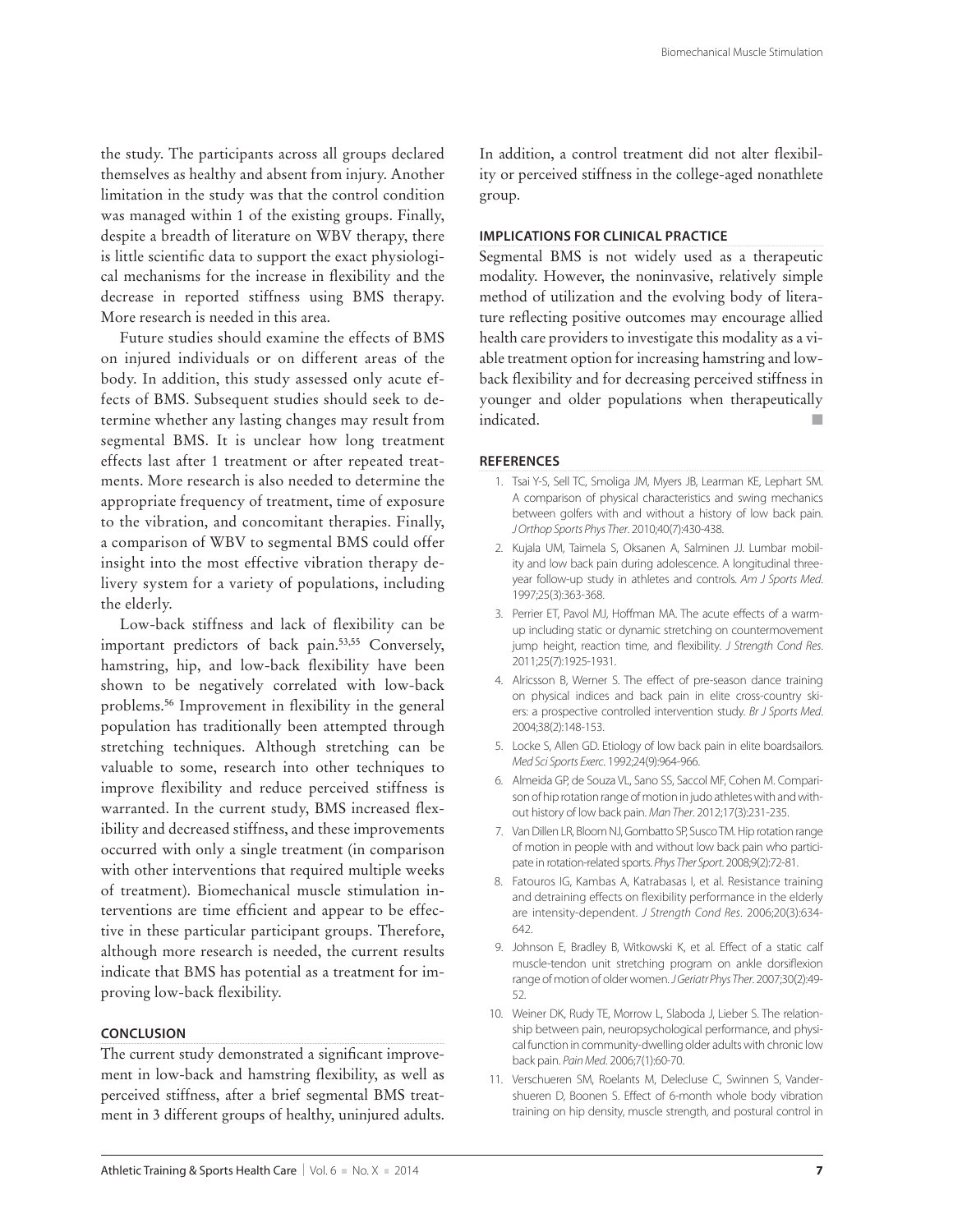postmenopausal women: a randomized controlled pilot study. J Bone Miner Res. 2004;19(3):352-359.

- 12. Brerro-Saby C, Delliaux S, Steinberg JG, Jammes Y. Fatigueinduced changes in tonic vibration response (TVR) in humans: relationships between electromyographic and biochemical events. Muscle Nerve. 2008;38(5):1481-1489.
- 13. Atha J, Wheatley DW. Joint mobility changes due to low frequency vibration and stretching exercise. Br J Sports Med. 1976;10(1):26-34.
- 14. Cronin JB, Oliver M, McNair PJ. Muscle stiffness and injury effects of whole body vibration. Phys Ther Sport. 2004;5(2):68-74.
- 15. Roelants M, Verschueren SM, Delecluse C, Levin O, Stijnen V. Wholebody-vibration-induced increase in leg muscle activity during different squat exercises. J Strength Cond Res. 2006;20(1):124-129.
- 16. Torvinen S, Kannu P, Sievänen H, et al. Effect of a vibration exposure on muscular performance and body balance. Randomized cross-over study. Clin Physiol Funct Imaging. 2002;22(2);145-152.
- 17. Cheung WH, Mok HW, Qin L, Sze PC, Lee KM, Leung KS. Highfrequency whole-body vibration improves balancing ability in elderly women. Arch Phys Med Rehabil. 2007;88(7):852-857.
- 18. Delecluse C, Roelants M, Diels R, Koninckx E, Verschueren S. Effects of whole body vibration training on muscle strength and sprint performance in sprint-trained athletes. Int J Sports Med. 2005;26(8):662-668.
- 19. Luo J, McNamara B, Moran K. The use of vibration training to enhance muscle strength and power. Sports Med. 2005;35(1):23-41.
- 20. Pietrangelo T, Mancinelli R, Toniolo L, et al. Effects of local vibrations on skeletal muscle trophism in elderly people: mechanical, cellular, and molecular events. Int J Mol Med. 2009;24(4):503-512.
- 21. Roelants M, Delecluse C, Verschueren SM. Whole-body-vibration training increases knee-extension strength and speed of movement in older women. J Am Geriatr Soc. 2004;52(6):901-908.
- 22. Jacobs PL, Burns P. Acute enhancement of lower-extremity dynamic strength and flexibility with whole-body vibration. J Strength Cond Res. 2009;23(1):51-57.
- 23. Bogaerts A, Delecluse C, Claessens AL, Coudyzer W, Boonen S, Verschueren SM. Impact of whole-body vibration training versus fitness training on muscle strength and muscle mass in older men: a 1-year randomized controlled trial. J Gerontol A Biol Sci Med Sci. 2007;62(6):630-635.
- 24. Belavý DL, Hides JA, Wilson SJ, et al. Resistive simulated weightbearing exercise with whole body vibration reduces lumbar spine deconditioning in bed-rest. Spine (Phila Pa 1976). 2008;33(5):E121-E131.
- 25. Belavý DL, Miokovic T, Armbrecht G, Rittweger J, Felsenberg D. Resistive vibration exercise reduces lower limb muscle atrophy during 56-day bed-rest. J Musculoskelet Neuronal Interact. 2009;9(4):225-235.
- 26. Stewart JM, Karman C, Montgomery LD, McLeod KJ. Plantar vibration improves leg fluid flow in perimenopausal women. Am J Physiol Regul Integr Comp Physiol. 2005;288(3):R623-R629.
- 27. Leduc A, Lievens P, Dewald J. The influence of multidirectional vibrations on wound healing and on regeneration of blood- and lymph vessels. Lymphology. 1981;14(4):179-185.
- 28. Turbanski S, Haas CT, Schmidtbleicher D, Friedrich A, Duisberg P. Effects of random whole-body vibration on postural control in Parkinson's disease. Res Sports Med. 2005;13(3):243-256.
- 29. Alentorn-Geli E, Padilla J, Moras G, Lázaro Haro C, Fernández-Solà J. Six weeks of whole-body vibration exercise improves pain and fatigue in women with fibromyalgia. J Altern Complement Med. 2008;14(8):975-981.
- 30. Amir I, Young E, Belloso A. Self-limiting benign paroxysmal positional vertigo following use of whole-body vibration training plate. J Laryngol Otol. 2010;124(7):796-798.
- 31. Slota GP, Granata KP, Madigan ML. Effects of seated whole-body vibration on postural control of the trunk during unstable seated balance. Clin Biomech (Bristol, Avon). 2008;23(4):381-386.
- 32. Farfan HF. Muscular mechanism of the lumbar spine and the position of power and efficiency. Orthop Clin North Am. 1975;6(1):135-144.
- 33. Foster DN, Fulton MN. Back pain and the exercise prescription. Clin Sports Med. 1991;10(1):197-209.
- 34. Deyo RA, Mirza SK, Martin BI. Back pain prevalence and visit rates: estimates from U.S. national surveys, 2002. Spine (Phila Pa 1976). 2006;31(23):2724-2727.
- 35. Sands WA, McNeal JR, Stone MH, Russell EM, Jemni M. Flexibility enhancement with vibration: acute and long-term. Med Sci Sports Exerc. 2006;38(4):720-725.
- 36. Paoloni M, Mangone M, Scettri P, Procaccianti R, Cometa A, Santilli V. Segmental muscle vibration improves walking in chronic stroke patients with foot drop: a randomized controlled trial. Neurorehabil Neural Repair. 2010;24(3):254-262.
- 37. Cronin J, Nash M, Whatman C. The effect of four different vibratory stimuli on dynamic range of motion of the hamstrings. Phys Ther Sport. 2007;8(1):30-36.
- 38. Tripp BL, Eberman LE, Dwelly PM. Handheld vibration effects shoulder motion. Int J Sports Med. 2009;30(12):868-871.
- 39. Peer KS, Barkley JE, Knapp DM. The acute effects of local vibration therapy on ankle sprain and hamstring strain injuries. Phys Sportsmed. 2009;37(4):31-38.
- 40. Downie WW, Leatham PA, Rhind VM, Wright V, Branco JA, Anderson JA. Studies with pain rating scales. Ann Rheum Dis. 1978;37(4):378-381.
- 41. Grossman SA, Sheidler VR, McGuire DB, Geer C, Santor D, Piantadosi S. A comparison of the Hopkins Pain Rating Instrument with standard visual analogue and verbal descriptor scales in patients with cancer pain. J Pain Symptom Manage. 1992;7(4):196-203.
- 42. Huskisson EC. Measurement of pain. Lancet. 1974;2(7889):1127- 1131.
- 43. Benjamini Y, Hochberg Y. Controlling the false discovery rate: a practical and powerful approach to multiple testing. J R Stat Soc Series B Stat Methodol. 1995;57(1):289-300.
- 44. Cochrane D, Stannard S. Acute whole body vibration training increases vertical jump and flexibility performance in elite female field hockey players. Br J Sports Med. 2005;39(11):860-865.
- 45. Hopper D, Deacon S, Das S, et al. Dynamic soft tissue mobilisation increases hamstring flexibility in healthy male subjects. Br J Sports Med. 2005;39(9):594-598.
- 46. Pollock RD, Martin FC, Newham DJ. Whole-body vibration in addition to strength and balance exercise for falls-related functional mobility of frail older adults: a single-blind randomized controlled trial. Clin Rehabil. 2012;26(10):915-923.
- 47. Kinser AM, Ramsey MW, O'Bryant HS, Ayres CA, Sands WA, Stone MH. Vibration and stretching effects on flexibility and explosive strength in young gymnasts. Med Sci Sports Exerc. 2008;40(1):133-140.
- 48. O'Hora J, Cartwright A, Wade CD, Hough AD, Shum GL. Efficacy of static stretching and proprioceptive neuromuscular facilitation stretch on hamstrings length after a single session. J Strength Cond Res. 2011;25(6):1586-1591.